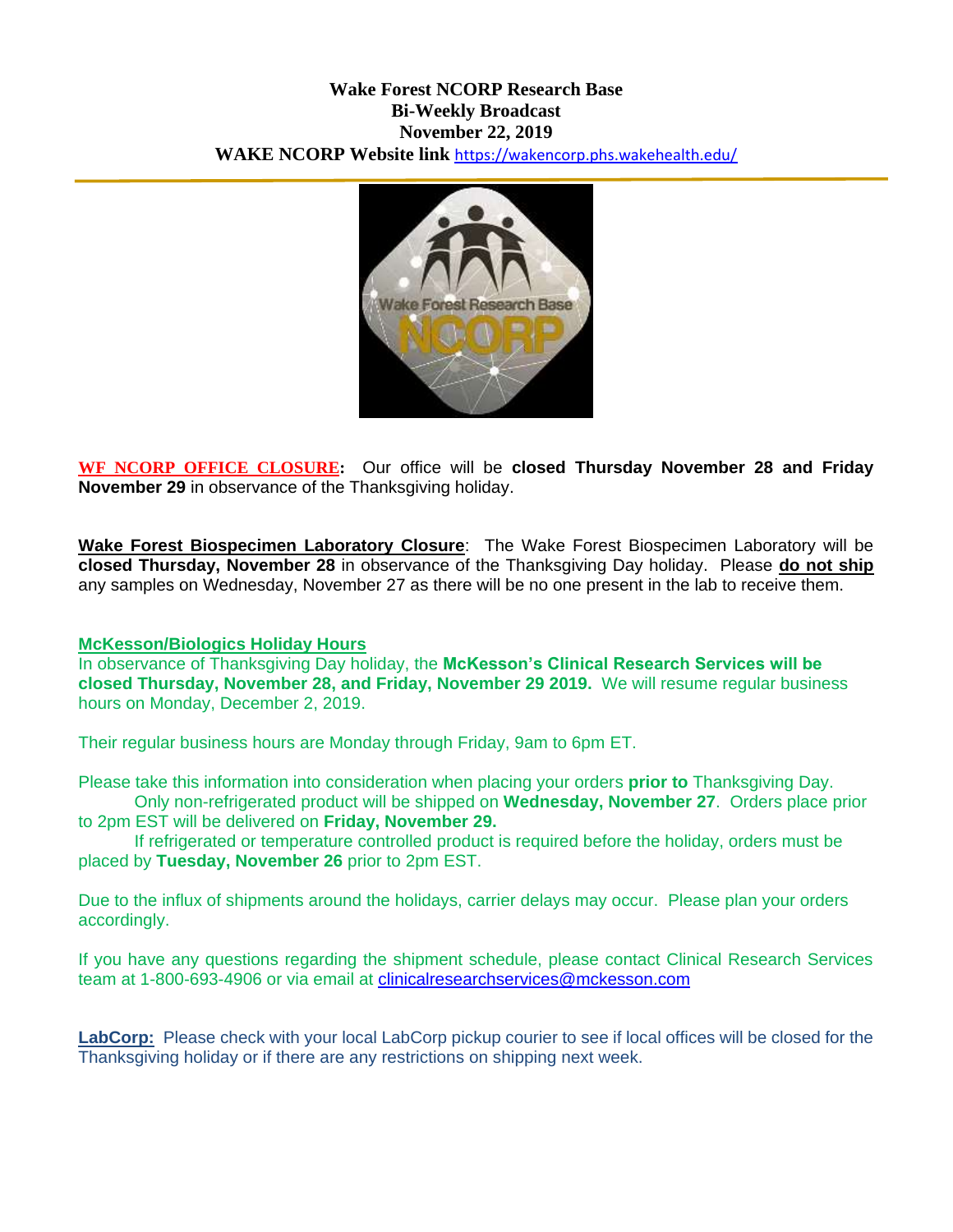# **WF NCORP Research Base 6th Annual Meeting**

We would like to thank those who were able to attend our Annual Meeting in Greenville, SC last week. Great Attendance, we set a record for registrations at 170!

- Slides will be posted shortly to our website once we get permission from all speakers.
- You will be receiving an email from the NW AHEC asking you to fill out an evaluation about the meeting in the next couple of weeks. Once you submit the evaluation, you will be able to print out a certificate for your CME/CNE.

**Site Call Scheduling Changes:** We apologize if you are receiving additional site call invites and cancellations. Our institution has switched our scheduling system therefore we are having to move all previously scheduled meetings to a new system.

**General Site email address**: If your site has a general email address that you would like for WF NCORP RB to use in order to assure that your site gets all of the Bi-Weekly and Special Broadcasts, please send that email along with your site name and CTEP ID to [NCORP@wakehealth.edu.](mailto:NCORP@wakehealth.edu)

### **HAVE YOU HAD STAFF CHANGES?**

**Please update the WF NCORP RB** [\(NCORP@wakehealth.edu\)](mailto:NCORP@wakehealth.edu) if you have personnel changes (additions/subtractions) to your site logs so that we may update REDCap access, Wake NCORP website access and ensure that everyone is trained properly.

### **STUDY UPDATES:**

**WF 97415 UPBEAT –** *Understanding and Predicting Breast Cancer Events after Treatment*

A recruitment and retention incentives information document is posted on the Wake NCORP site. These incentives were implemented with Amendment 3 (Version 8/27/19, released 11/18/19). More information regarding how to order/delivery will be provided in future site calls.

If there are any questions about the activation, please contact [NCORP@wakehealth.edu.](mailto:NCORP@wakehealth.edu)

- **WF 1803CD Caregivers** *Supportive Care Service Availability for Cancer Caregivers in Community Oncology Practices***– Coming Soon, NEW Amendment release – will be released on 11/25/19, version 09/30/2019**
	- o Changes in this amendment include:
		- Increased number of Oncology Providers (MD, PA/NP, RN) will be invited to participate from each site or site group (Small  $= 8$ , Medium  $= 20$ , Large  $= 30$ ).
		- Paper forms of the surveys may be requested for Oncology Providers only. These forms will be sent to the CCDR lead to distribute to the Oncology Providers. Completed forms should be submitted to [ncorp@wakehealth.edu](mailto:ncorp@wakehealth.edu) for data entry.
- **WF 1806 M&M** *Myopenia and Mechanisms of Chemotherapy Toxicity in Older Adults with Colorectal Cancer*
	- o The Frequently Asked Questions (FAQ) document was revised on November 21, 2019 and has been posted to the WAKE NCORP website.